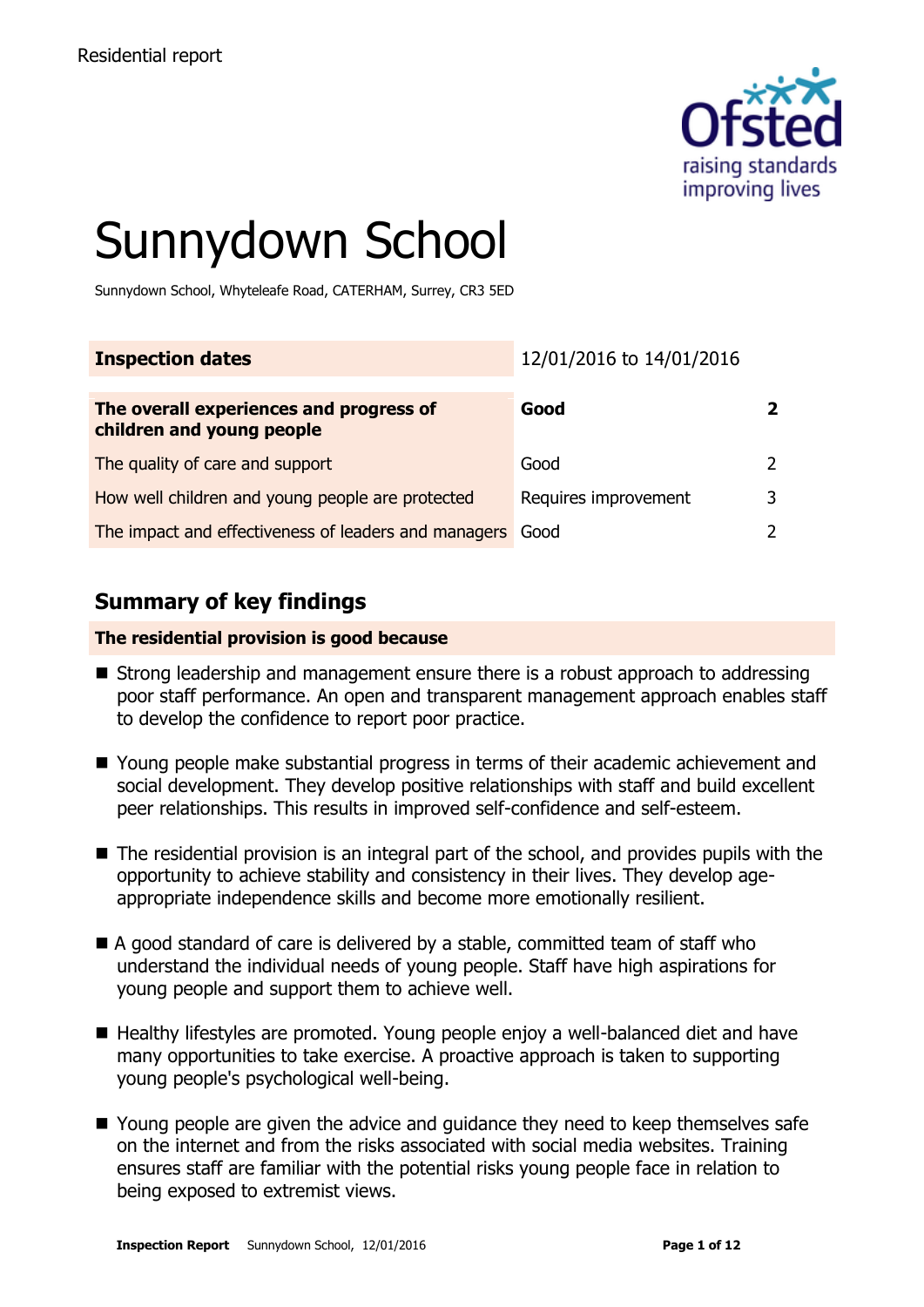- Leaders, managers and care staff communicate effectively with parents and carers and keep them well informed of young people's progress. Parents express high levels of confidence in the care provided in the residential facility.
- Well-established systems ensure the progress made by young people is effectively monitored.

#### **Compliance with the national minimum standards for residential special schools**

The school does not meet the national minimum standards for residential special schools.

#### 11.1 The school ensures that:

Arrangements are made to safeguard and promote the welfare of children at the school, and such arrangements have regard to any guidance issued by the Secretary of State.

What does the school need to do to improve further?

- Ensure that care staff use all available information to assess child protection concerns and associated risks.
- Ensure that concerns for a child's safety are reported to the relevant authorities.
- Ensure that the Disclosure and Barring Service (DBS) is notified when concerns about an adult's practice have been substantiated.
- Make arrangements for governors to make occasional visits to boarders in the residential facility.
- **E** Ensure recruitment procedures account for any gaps in an employee's career history.
- Implement a process for identifying pupils who use feedback questionnaires to indicate they may be at risk of harm.
- Ensure that boarding managers receive supervision and feedback on their performance.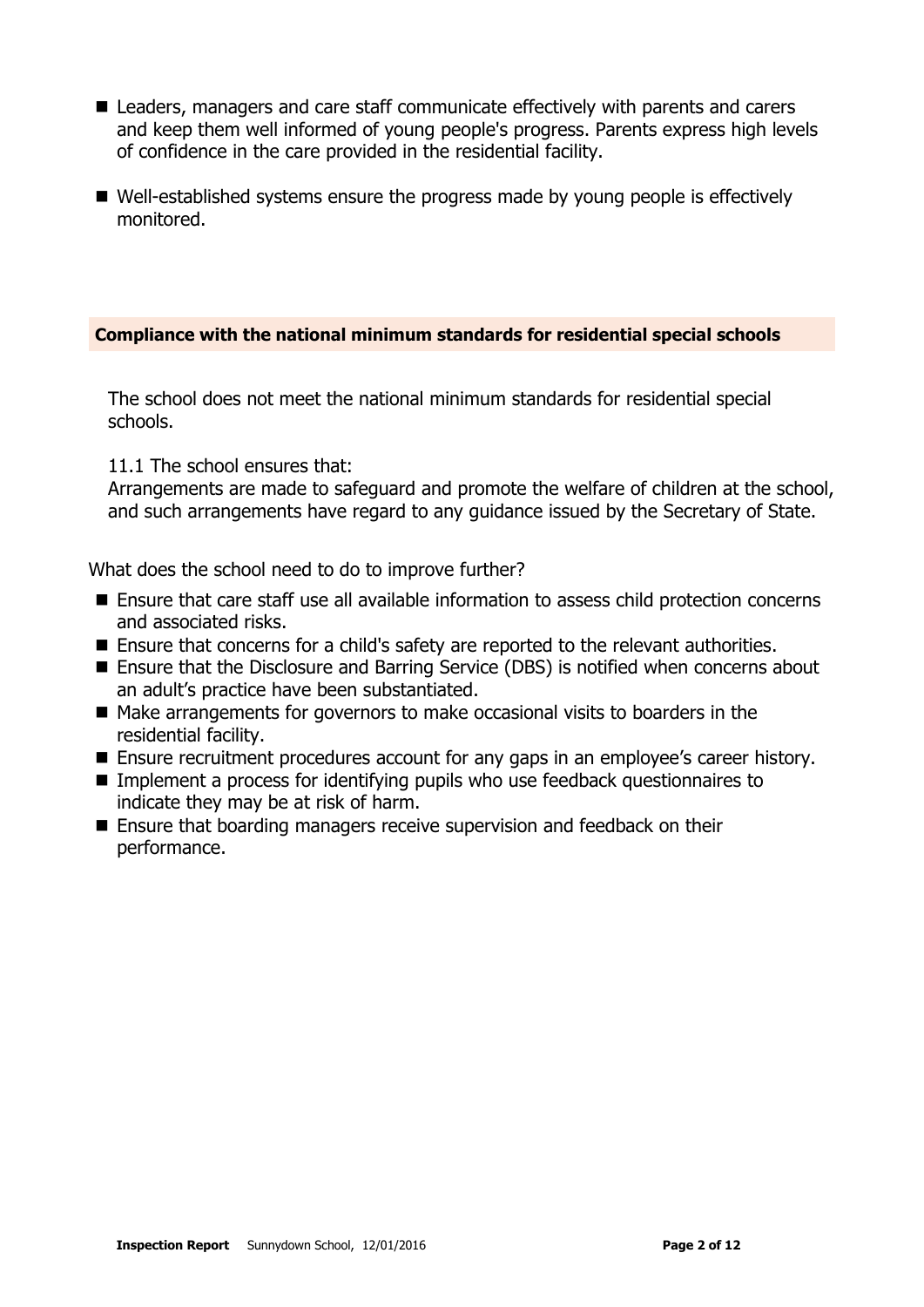# **Information about this inspection**

Ofsted carried out this inspection with three hours' notice. Inspection activities included: formal and informal discussions with residential pupils, including an arranged meeting with a group of pupils, and joining pupils for meals'; discussions with the headteacher and deputy headteacher, care managers, speech and language therapists, other members of the senior management team and members of care staff; interview of one governor and a meeting with the independent visitor; discussion with three parents; scrutiny of a wide range of documentation concerning the residential provision; and a review of feedback on 'Parent View'.

## **Inspection team**

Stephen Collett Teri Peck

Lead social care inspector Regional inspection manager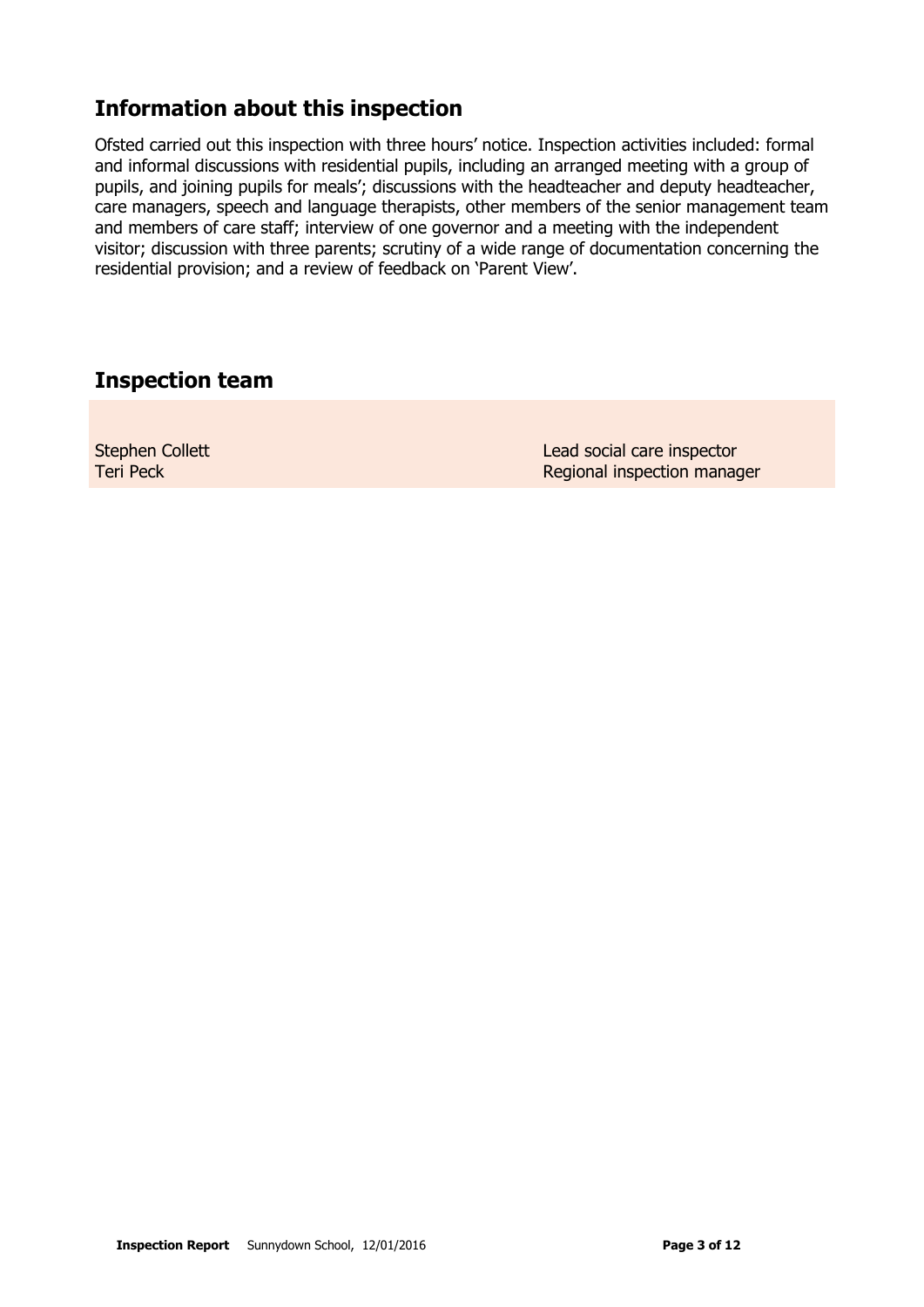# **Full Report**

# **Information about this school**

This is a residential and day school operated by the local authority. It caters for boys aged 11 to 16 years, who have an emotional or learning difficulty. It currently has 86 pupils, of whom 35 are boarders who reside up to four nights a week. All pupils have a statement of special educational needs and a number have social communication disorders, such as Asperger's Syndrome. The boarding accommodation is separated into two areas: the juniors reside in the main school building; and seniors occupy the first floor of a teaching block. The school is situated in a residential area in Caterham. It was last inspected in January 2015.

# **Inspection Judgements**

#### **The overall experiences and progress of children and young people Good**

Young people make substantial progress in terms of their academic achievement and personal development. There are effective systems in place to ensure progress is monitored. Consequently, the school is able to demonstrate how pupils benefit from accessing the residential facility. In the last academic year, 67% of full-time residential pupils achieved, as a minimum, their expected progress in English, and 50% of full- and part-time residential pupils made above expected progress in maths. Residential care staff encourage and support young people to achieve well academically. Older pupils may access a homework club, via the residential facility, which helps them prepare for examinations.

Consistent and effective behaviour management strategies, which reflect those used in school, are implemented in the residential facility. This ensures residential pupils live in a calm environment, where they are able to take full advantage of the opportunities this experience presents. Young people develop an increased level of stability and security, and this leads to a decrease in negative behaviours. Recent analysis, undertaken by the leadership team, demonstrates there is an average of 2.8 incidents of negative behaviour per week from residential pupils, compared to 28 per week from pupils who do not access the residential facility.

Parents and carers consistently express a positive view of the residential facility. They are confident that care staff have the necessary skills and abilities to promote the young people's welfare and to keep them safe, and give many examples of how their children's social skills have developed. One parent said her son had learnt how to 'empathise' with others, and another said, 'He is far more resilient and copes better with change'.

Residential pupils report that they enjoy the experience and are able to reflect on the progress they have made. One pupil stated, 'I am now more independent', and another said, 'I used to make other people upset, but I have changed the way I behave'. Residential pupils were observed to have positive relationships with care and teaching staff, and demonstrated caring, supportive relationships with each other.

A relatively new management structure is in place. The new leadership team identified some weaknesses, particularly related to managing staff performance and the recording and administration of medication. These matters have been effectively tackled under the strong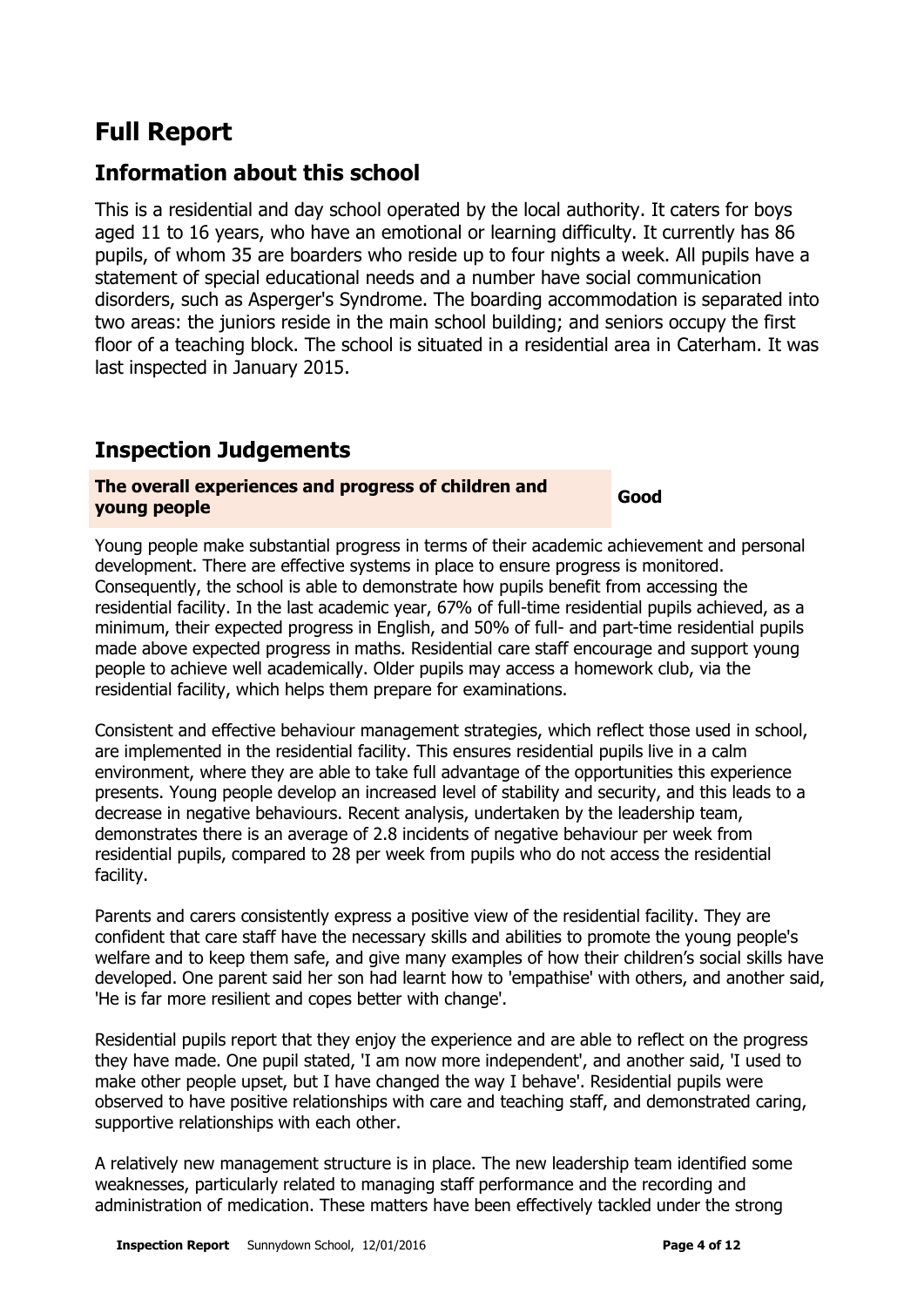leadership of the head teacher. A new management structure has been put in place to ensure the matters identified are addressed robustly going forward. The residential provision is now well organised. Leaders, managers and care staff have a good understanding of the needs of young people, and meeting these is prioritised within the residential facility. Some shortfalls relating to the protection of young people were identified, but these are not widespread and no young people have come to harm as a result. Leaders and managers demonstrated a commitment to addressing these issues and working in partnership with relevant external agencies.

There are excellent opportunities for young people to engage in a wide range of activities. A young person said, 'It's really fun here.' Young people feel part of a supportive community where they can grow and develop. They are encouraged to express their views on how the residential facility cares for them, and were able to identify a number of people they could talk to if they were unhappy. These include peer youth representatives, their keyworker, teacher or the safeguarding officer. Residential pupils enjoy positive day-to-day experiences and this enhances their chances of making good academic progress and personal development.

#### **The quality of care and support Good Good**

Staff provide young people with consistently good levels of care. They are familiar with their individual needs and are sensitive to each young person's likes and dislikes. In one case, the managers have not familiarised themselves with information pertaining to a young person's vulnerabilities outside of the school and the needs arising from this. However, this is not indicative of the overall standard of care being delivered.

Young people who are new to the residential provision are provided with information in advance, and have opportunities to visit the accommodation and ask questions. Staff were observed listening and answering young people's questions fully during the induction process. They adopt a nurturing approach, and offer young people reassurances when they display any anxieties about being away from home.

Young people feel they are well cared for, and say they are treated fairly by staff. They will discuss any concerns they may have with their keyworker, and are provided with plenty of opportunities to express their views on the care they receive, through completing questionnaires or attending the 'boarders' forum' meetings. This ensures the young people feel valued and respected, and increases their self-esteem. A parent commented that since her son became a residential pupil he is 'happy, confident and has much better social skills'.

The residential accommodation is comfortable, spacious and welcoming. Some of the communal areas in the older pupils' accommodation require updating and are in need of redecoration. This has been identified by leaders and managers as an area for improvement, and included in development plans. Young people are able to personalise bedrooms and their own sleeping area. Suitable arrangements are made for ensuring young people's personal possessions are kept safe.

Care planning focuses on the individual needs of young people, and recognises their strengths and areas for development. Their residential care plans take into account their progress in the teaching environment, so that consistency is maintained when setting goals and targets. Young people are fully engaged in the planning process, and this provides them with a sense of owning their plan. Progress is monitored against the agreed targets, and achievements are recognised and celebrated.

Healthcare planning and arrangements are appropriate and parents and carers are consulted on how these should be implemented. Following the last inspection, leaders and managers became aware of poor practice in relation to the recording and administration of medication. Robust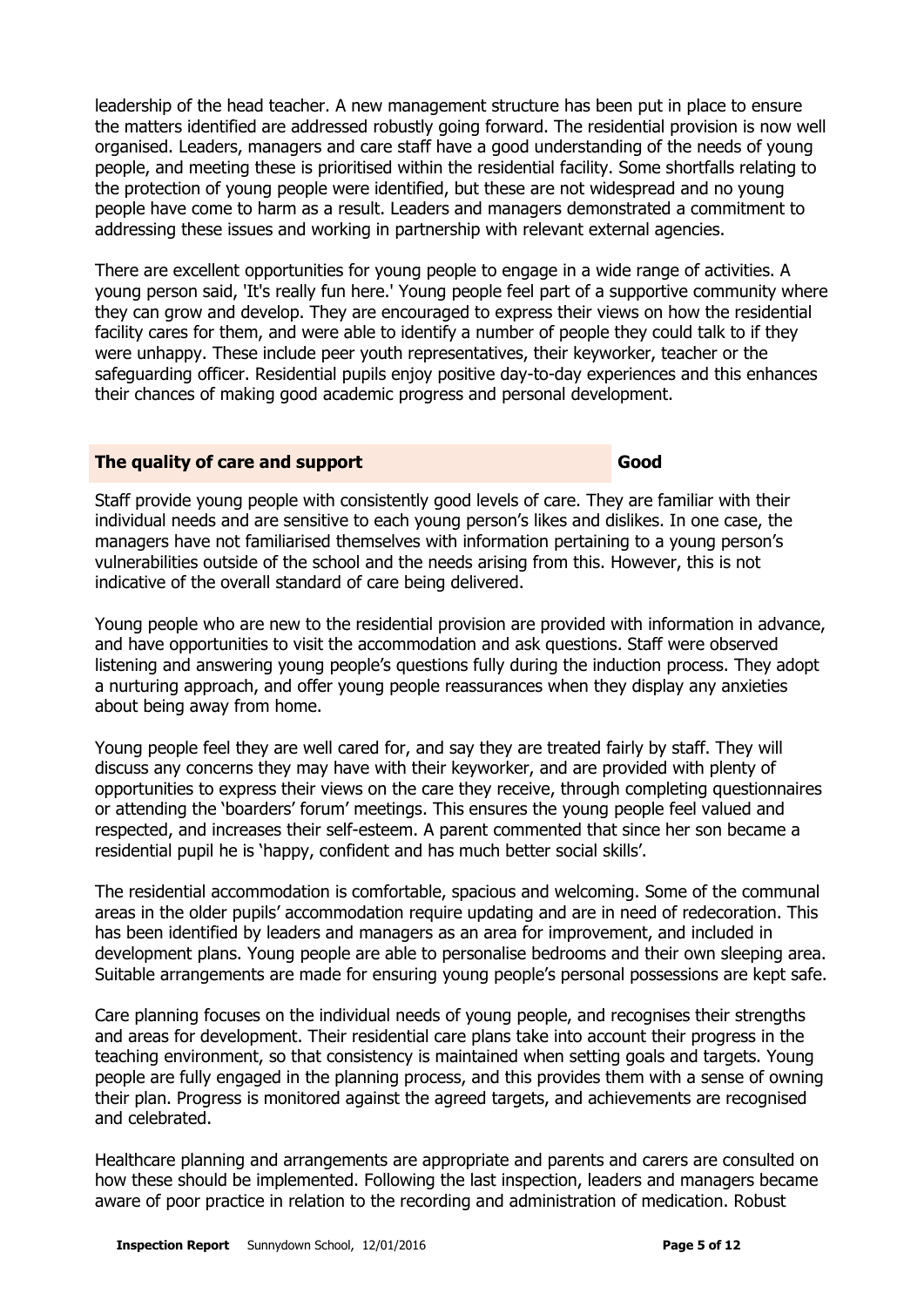action has been taken to address these issues, and an external audit of practice was subsequently undertaken to ensure arrangements are safe. No young people came to any harm as a result of these shortfalls.

The headteacher takes a proactive approach to ensuring young people's emotional and psychological needs are met. Approaches have been made to external specialist organisations, so that young people can access appropriate counselling when needed. A new provider has recently begun delivering speech and language therapy, and is currently planning how therapists can work effectively with residential pupils and staff.

Young people access a range of recreational and leisure pursuits within the school and local community. One young person stated, 'There is so many activities.' Many of these provide young people with opportunities to take exercise and keep fit. Some young people take advantage of the opportunity to undertake the Duke of Edinburgh award scheme, and learn independence skills which increase their levels of self-confidence.

High-quality catering arrangements ensure young people receive a well-balanced diet. Some young people stated they prefer previous menu choices to those currently available. The headteacher explained that this is because more nutritional foods have recently been introduced, and young people are still adjusting and becoming familiar with the dishes now provided. Catering staff are familiar with any specific dietary requirements young people may have, and ensure these are met. A high standard of food hygiene and cleanliness is maintained throughout the catering facilities.

Young people are supported to contact their parents and carers, and do so on a regular basis. Staff provide parents and carers with weekly updates on young people's progress, and respond quickly to any enquiries made. This ensures positive working relationships are maintained, and gives parents and carers the confidence to ask for advice, when needed, on such things as managing the young person's behaviour at home.

#### **How well children and young people are protected Requires improvement**

The headteacher, senior staff and care workers are seeking to ensure that the safety and protection of young people is central to their practice. There are five designated lead persons for child protection, who share responsibilities for keeping young people safe. They have received appropriate training to undertake this role.

Some shortfalls in practice were identified at this inspection, mainly in relation to one particular case. No young people have been harmed as a result of these. The majority of young people say that they feel safe and have the confidence to speak to care staff if they have any concerns. Young people are given the opportunity to express their views on the quality of care they receive in several ways, including questionnaires. One young person used this mechanism to report feeling unsafe. There is currently no process for bringing this to the attention of the safeguarding leads and, consequently, no action has been taken to ensure the young person is not coming to harm.

Care managers and staff have not always ensured they are familiar with the available information pertaining to the known risks associated with individual young people. This includes reasons why social care services have previously been involved with the young person and their family. Thus, they do not effectively assess the potential for young people to be harmed, and when new information comes to light they sometimes fail to see the relevance this may have.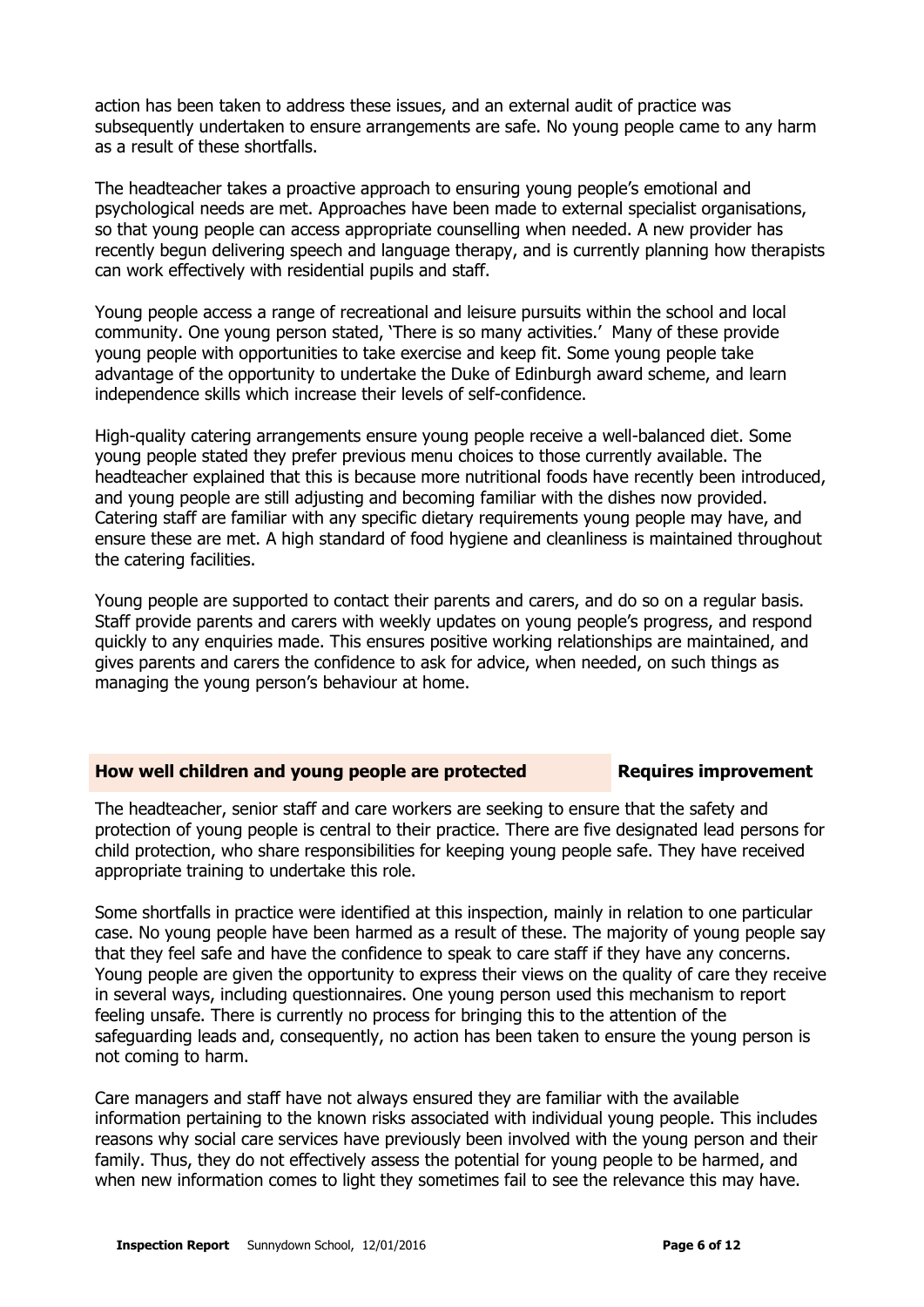Although records are kept of young people's identified needs and vulnerabilities, these are not always used to plan effectively young people's care. For example, troubling behaviour, such as expressing thoughts of self-harm, is not taken into account when decisions are made about sharing bedrooms.

Information provided by young people and parents, which indicates that the young person might be at risk of harm, has not always been shared with the local authority. In one case, this was despite the local authority making enquiries into the well-being of a particular young person. These shortfalls were bought to the attention of the headteacher during the inspection, and prompt action was taken to ensure that the information was shared with the relevant professionals.

Other aspects of child protection practice are more robust. Allegations made against staff are thoroughly investigated, and steps are taken to ensure young people are kept safe and supported during the process. The headteacher has taken a proactive approach to ensuring staff are empowered to report poor practice. Consequently, staff now have the confidence to share their concerns, and they feel reassured that they will be acted upon. When concerns about staff practice have been substantiated, notifications to the DBS have not been made in a timely manner.

No young people have gone missing from the residential facility. However, managers and staff are aware of the potential for this to happen, and have therefore familiarised themselves with local protocols for reporting missing children. These protocols are reflected in the school procedures for reporting missing children, which provide staff with clear guidance on how to respond if an incident does occur.

Young people benefit from receiving advice and guidance on how to keep themselves safe. They are familiar with the risks associated with the internet and accessing social media sites. Young people are able to reflect on why rules are in place to restrict access to some sites, and they respect these. Posters and leaflets around the school signpost young people to where they can get further support and advice if they are experiencing problems associated with the internet.

Behaviour-management strategies are well established and embedded in practice throughout the school and residential facility. During the inspection, inspectors observed immaculate behaviour from the young people at all times. Staff maintain consistent boundaries, and use creative approaches to incentivise good behaviour. These approaches are monitored and regularly evaluated for effectiveness. There have been no physical restraints of young people in the residential facility since the last inspection.

Staff receive appropriate training in relation to safeguarding young people from harm. They are familiar with the risks associated with child sexual exploitation, and recent training has heightened their awareness of the potential for young people to become influenced by extremist views. The headteacher networks widely, and has established good contacts with other professionals focused on child protection. He is therefore familiar with best practice developments and seeks to disseminate these among staff.

Good recruitment procedures are deployed which prevent unsuitable adults being employed at the school, and these are largely effective. However, one shortfall was identified in the process. In an isolated case, a member of staff was employed without a thorough exploration of gaps in their employment history being undertaken.

#### **The impact and effectiveness of leaders and managers Good**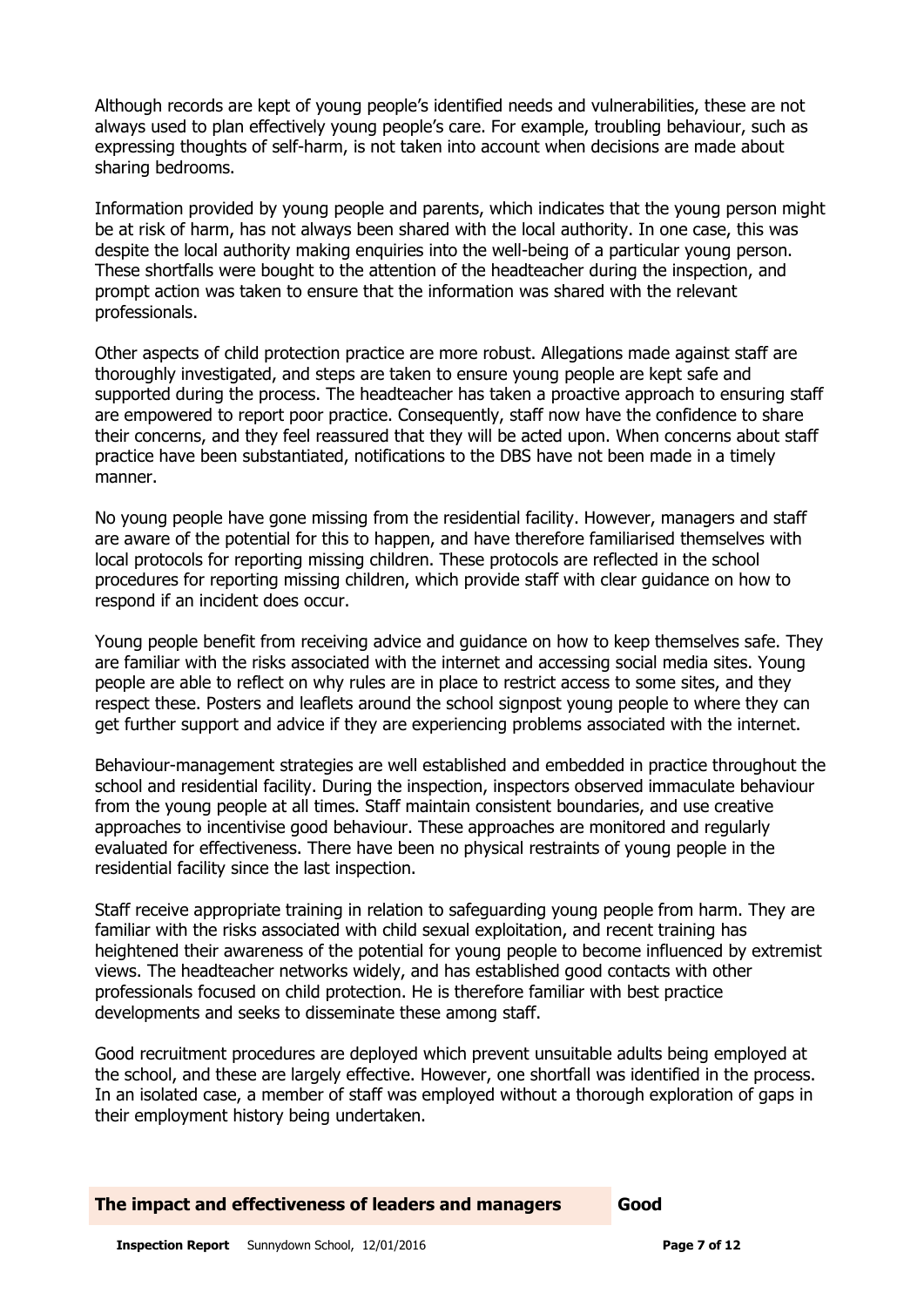A new management structure has been implemented in the residential facility following the departure of an established head of care. Two managers now share responsibility for the provision, with one focusing on strategic development and the other on day-to-day operational functions. Both managers are experienced in delivering residential care for young people at the school, but have not previously had managerial responsibility. They both are currently studying for the level 5 Diploma in Residential Childcare Management.

The managers lead an established, committed and consistent staff team, which is focused on meeting the needs of young people and providing a welcoming and nurturing environment. Leaders and managers have a thorough understanding of the needs of the young people, and demonstrate high aspirations for them as individuals and also for the continuous improvement of the residential facility.

During this transitional period, the headteacher has demonstrated exceptional commitment to ensuring that the residential facility is effectively managed and high-quality care provided. An investigation into professional misconduct by care staff has been well managed, and lessons have been learned. Consequently, staff feel that there is now a more open and transparent senior management approach, and this will ensure that poor practice is investigated and addressed promptly in future. Similarly, the chair of the governing body expresses confidence in the headteacher's ability to drive forward continuous improvement.

The two new care managers feel well supported by the senior management team, and have clearly defined priorities for developing the residential provision. However, this support has not yet included formal supervision. Care staff do receive supervision and regular appraisal, which allows them to reflect on their practice and identify areas for professional development.

Effective systems for monitoring the quality of care identify any weaknesses and areas for improvement. An independent visitor undertakes regular monitoring visits, and provides good quality reports on the findings. The headteacher has recently introduced a more robust system for responding to any issues identified in the reports. The residential manager with strategic responsibility responds to, and implements improvements as necessary, for matters raised. An internal self-evaluation of the residential facility and an external audit of safeguarding provision allows for further scrutiny of the services delivered.

The governing body reviews all monitoring reports, ensuring that it is familiar with any issues that cause concern. One governor has specific responsibility for overseeing the residential provision, and communicates effectively with the headteacher. This governor has identified the need to develop more effective communication channels between teaching and care staff, to ensure information is shared appropriately. Although governors have a strong presence in the school, they have not recently undertaken visits to the residential facility during the evening, when the boys are present.

Care staff have access to a range of training opportunities which prepare them well for their role. This ensures they have the necessary skills and knowledge to care effectively for the young people and meet their needs. Staff further benefit from discussing the learning from training courses in their team meetings, and this helps ensure this is implemented in practice. New members of staff complete a thorough induction process. One member of staff commented that the guidance she had received on developing positive relationships with the pupils had been 'particularly helpful'.

Staff work collaboratively, and demonstrate high levels of enthusiasm, energy and commitment to ensuring the welfare of young people. They reflect on their practice and their professional development needs. Staff value the support and leadership provided by the headteacher. There is a consistent approach to caring for young people across the school, which will be further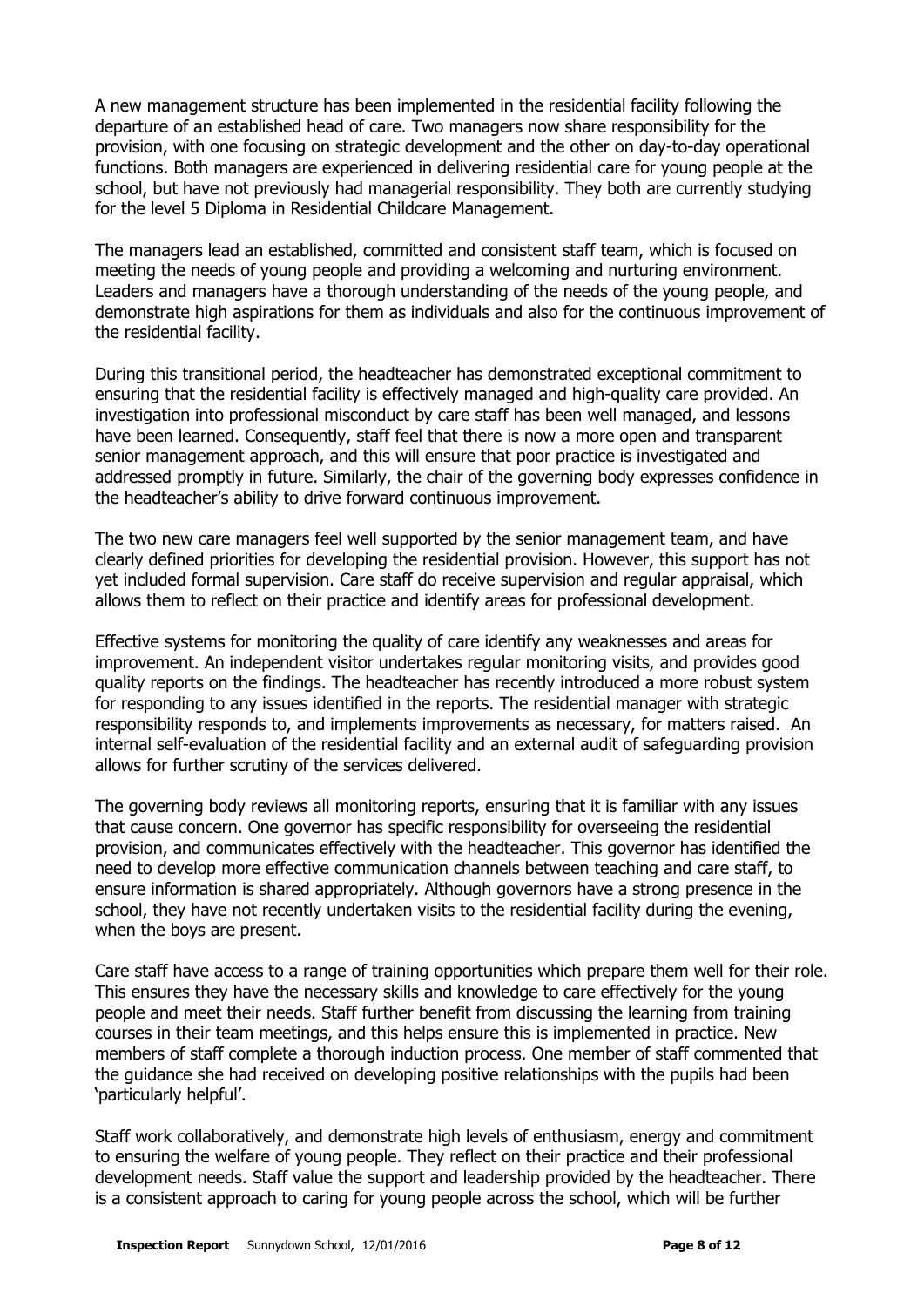enhanced by the implementation of the governors' proposal to develop improved communication channels between teaching and care staff.

Policies and procedures are regularly reviewed and updated to reflect best practice and changing legislation. Examples include the need to protect young people from becoming exposed to extremist views being incorporated into relevant policies, and the whistle-blowing policy being evaluated for effectiveness.

Leaders and managers promote partnership working with external agencies, and ensure that positive working relationships with parents are maintained. A parent commented that the recent changes to the management structure of the residential provision have been a 'smooth transition', and another added that leaders and managers are 'constantly innovating and finding new ways to enhance the boarding experience'.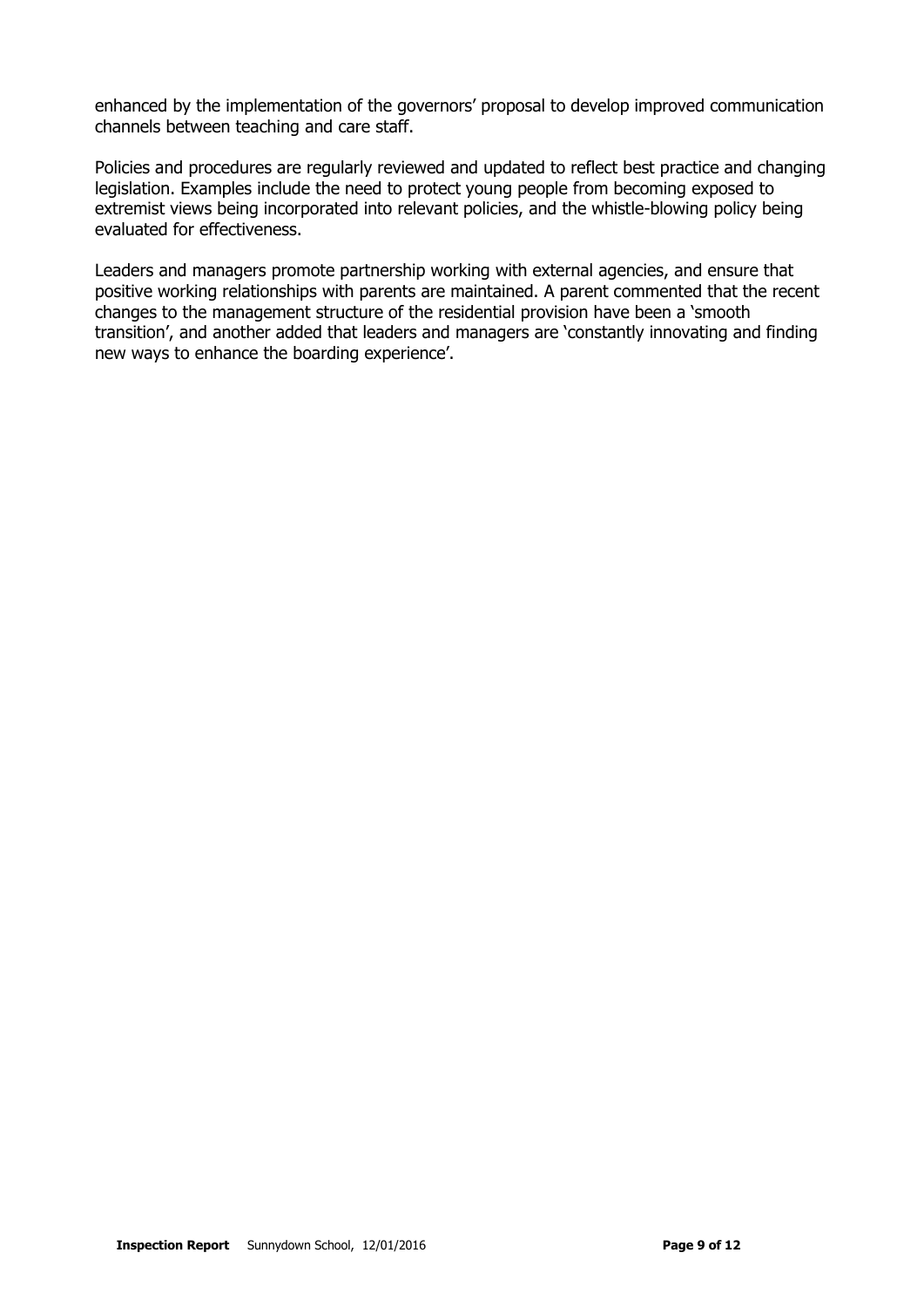# **What inspection judgements mean**

The experiences and progress of children and young people are at the centre of the inspection. Inspectors will use their professional judgement to determine the weight and significance of their findings in this respect. The judgements included in the report are made against Inspections of boarding and residential provision in schools: the inspection framework.

| <b>Judgement</b>        | <b>Description</b>                                                                                                                                                                                                                                                                                                                                                                               |
|-------------------------|--------------------------------------------------------------------------------------------------------------------------------------------------------------------------------------------------------------------------------------------------------------------------------------------------------------------------------------------------------------------------------------------------|
| Outstanding             | A school where the experiences and progress of children and young<br>people consistently exceeds the standard of good and results in sustained<br>progress and achievement. The outcomes achieved by children and young<br>people are outstanding and the impact the boarding/residential provision<br>has had in supporting this progress and achieving these outcomes is<br>clearly evidenced. |
| Good                    | A school providing effective services which exceed minimum requirements.<br>Children and young people are protected and cared for and have their<br>welfare safequarded and promoted.                                                                                                                                                                                                            |
| Requires<br>improvement | A school where there are no serious or widespread failures that result in<br>children and young people's welfare not being safeguarded or promoted.<br>However, the overall outcomes, experiences and progress of children and<br>young people are not yet good.                                                                                                                                 |
| Inadequate              | A school where there are serious and/or widespread failures that mean<br>children and young people are not protected or their welfare is not<br>promoted or safeguarded or if their care and experiences are poor and<br>they are not making progress.                                                                                                                                           |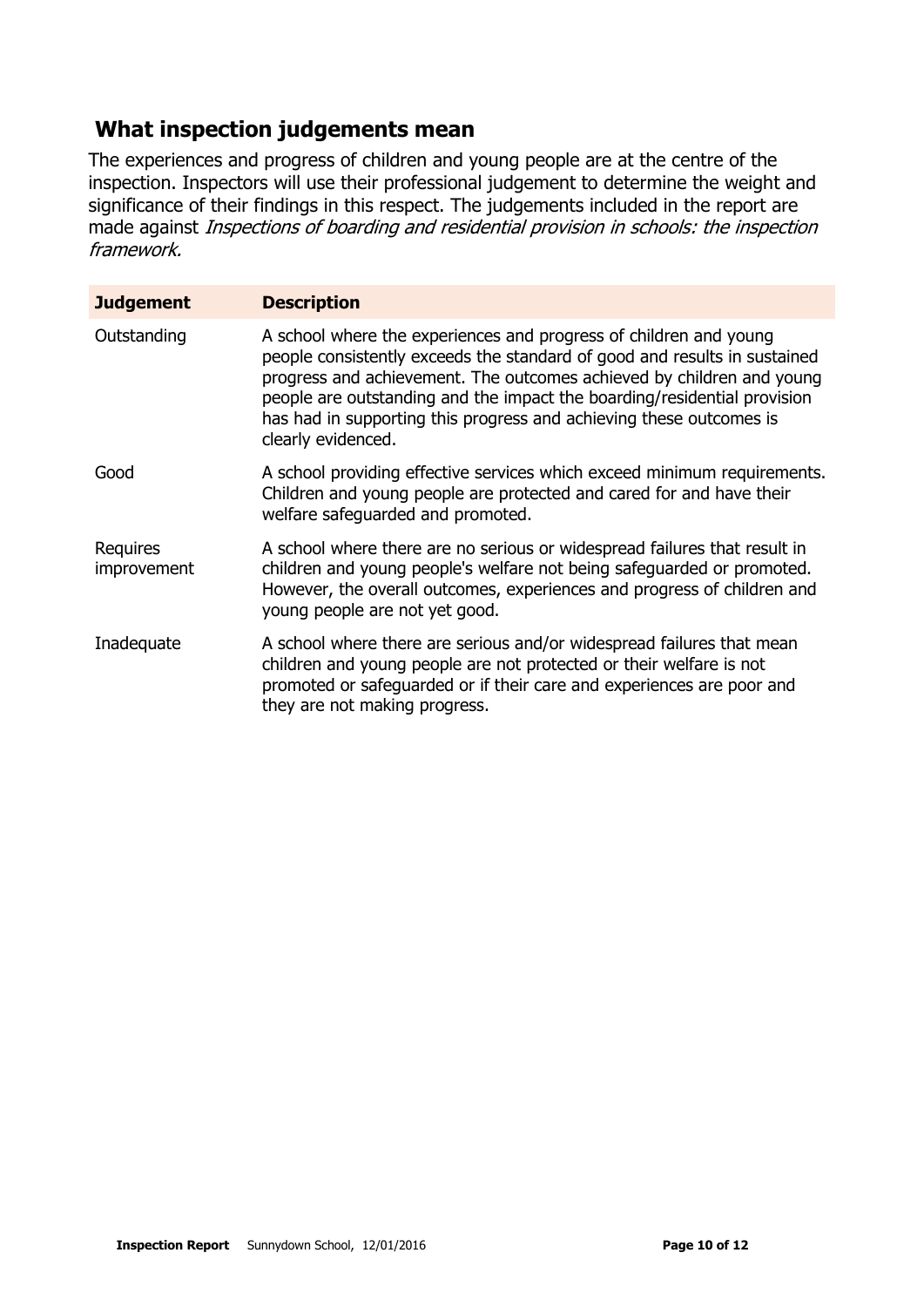# **School details**

| Unique reference number             | 125458   |
|-------------------------------------|----------|
| Social care unique reference number | SC013896 |

### **DfE registration number**

This inspection was carried out under the Children Act 1989, as amended by the Care Standards Act 2000, having regard to the national minimum standards for residential special schools.

| <b>Type of school</b>                | <b>Residential Special School</b> |
|--------------------------------------|-----------------------------------|
| Number of boarders on roll           | 35                                |
| <b>Gender of boarders</b>            | <b>Boys</b>                       |
| Age range of boarders                | 11 $t$ o16                        |
| <b>Headteacher</b>                   | Paul Jensen                       |
| Date of previous boarding inspection | 14 January 2015                   |
| <b>Telephone number</b>              | 01883 342281                      |
| <b>Email address</b>                 | Pjensen@sunnydown.surrey.sch.uk   |